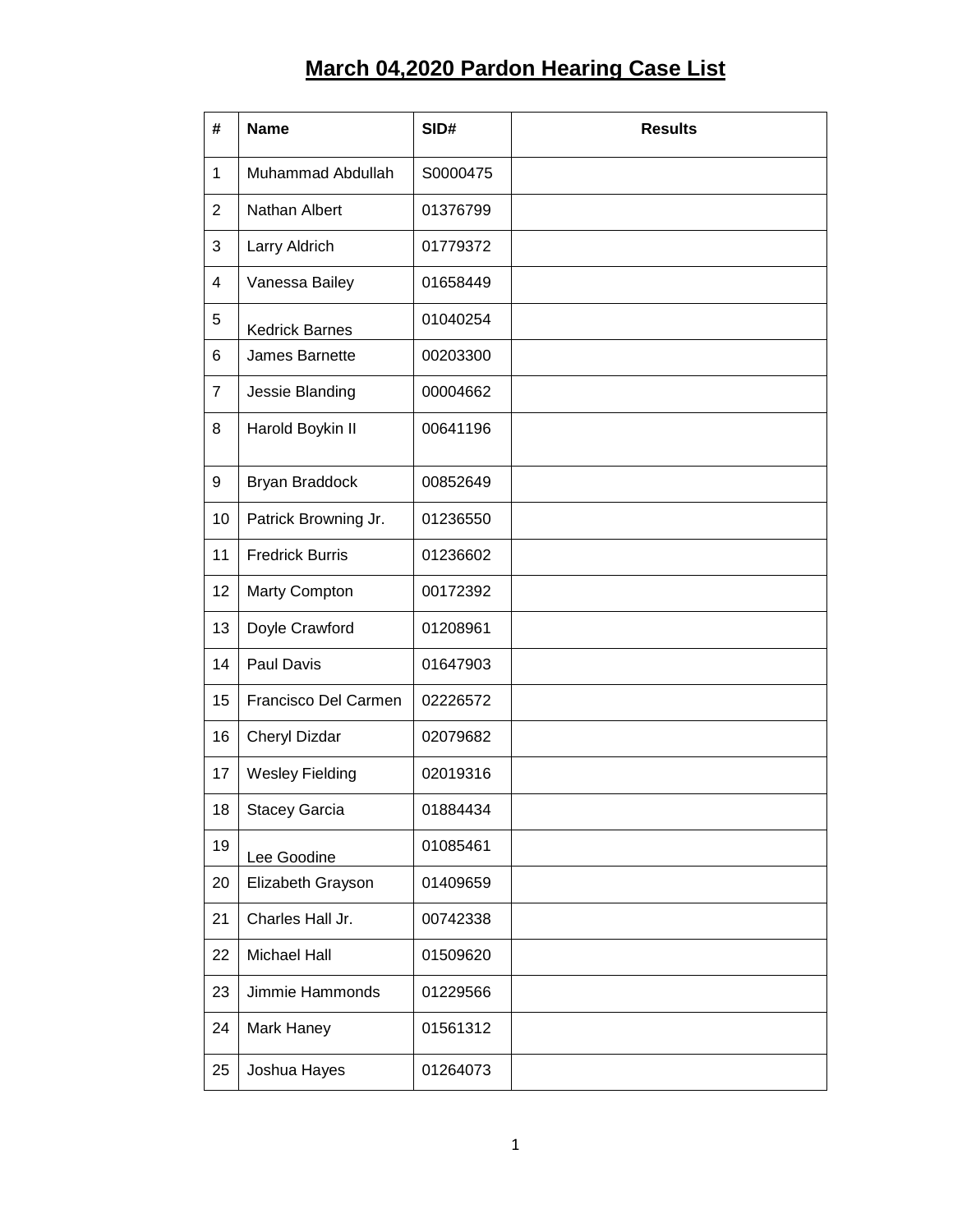## **March 04,2020 Pardon Hearing Case List**

| 26 | <b>Matthew Heaton</b>    | 01025923 |  |
|----|--------------------------|----------|--|
| 27 | Zachary Hendrix          | 01840241 |  |
| 28 | William Irick            | 01194589 |  |
| 29 | Patricia Jackson         | 00694966 |  |
| 30 | Benjamin Jenkins         | 01503066 |  |
| 31 | Monica Kennedy           | 01095205 |  |
| 32 | Robert Knight            | 00762821 |  |
| 33 | <b>Catherine Ledford</b> | 01229375 |  |
| 34 | <b>Emily Lowery</b>      | 01631742 |  |
| 35 | <b>Michael Lucius</b>    | 01341977 |  |
| 36 | Mary Martin              | 01441317 |  |
| 37 | Michael Mason            | 01194257 |  |
| 38 | <b>Charles McCaskill</b> | 01773793 |  |
| 39 | Willie McCoppin          | 01498211 |  |
| 40 | Jonathan McKenzie        | 02180826 |  |
| 41 | Michael Mcmanus          | 00735768 |  |
| 42 | <b>Timothy Mills</b>     | 00683331 |  |
| 43 | Carlos Minchala          | 01880156 |  |
| 44 | <b>Teddy Mulderig</b>    | 00096160 |  |
| 45 | Eng Phomphakdy           | 01251192 |  |
| 46 | John Rauch               | 01952245 |  |
| 47 | Seth Ricks               | 01243860 |  |
| 48 | <b>Terrance Riley</b>    | 00901480 |  |
| 49 | Freddie Rowland, Jr.     | 00761943 |  |
| 50 | <b>Frank Scott</b>       | 01062343 |  |
| 51 | <b>Audrey Shaw</b>       | 01238384 |  |
| 52 | Jessica Slaton           | 01625528 |  |